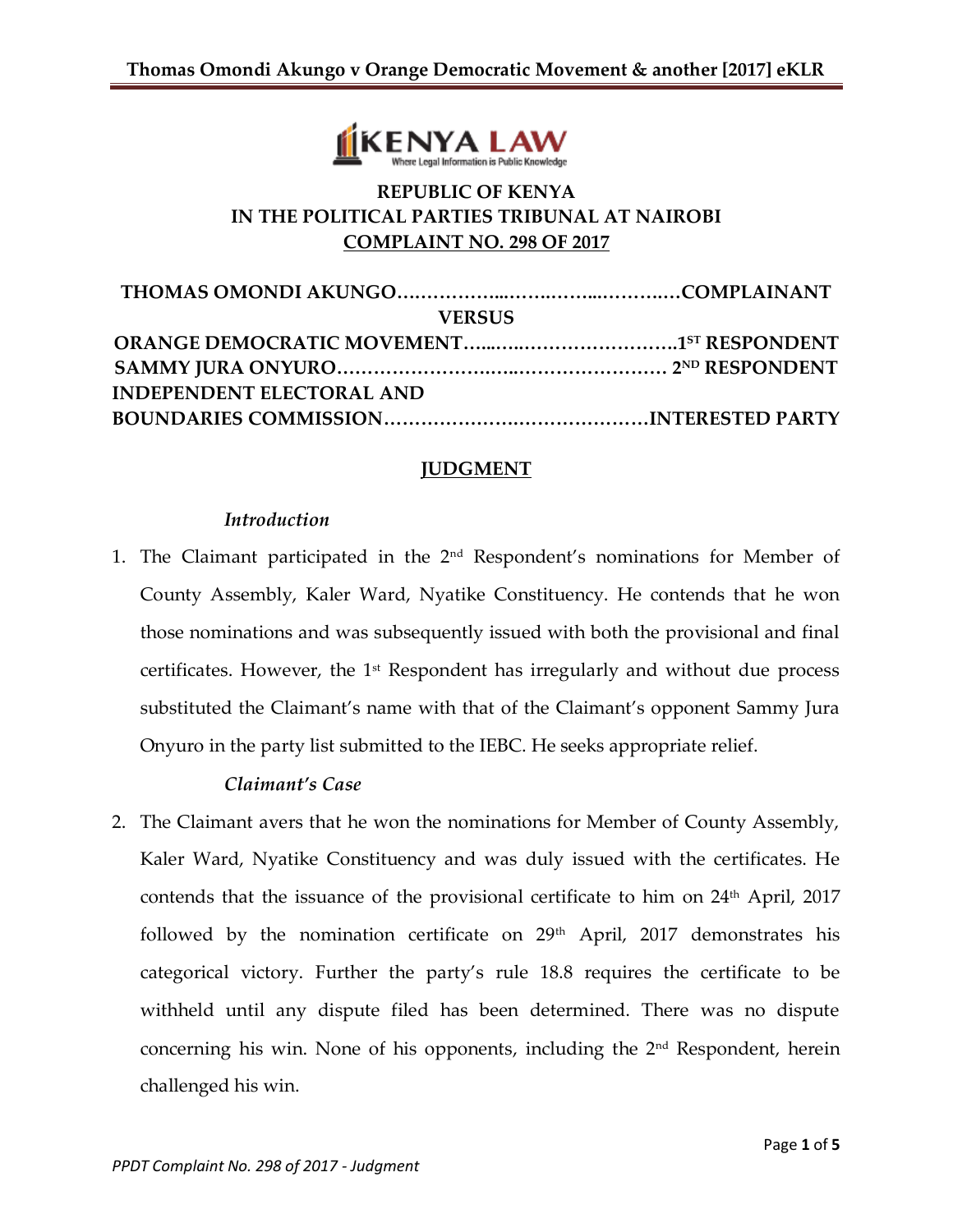- 3. The Claimant avers that the  $1<sup>st</sup>$  Respondent's omission to submit his name to the IEBC is fundamentally detrimental to him. It puts him at great risk of being unjustly excluded from participating in the elections. It is submitted that the substitution of the Claimant's name with that of the 2nd Respondent violates the principles of good governance in the party constitution and under Article 10 of the 2010 Constitution.
- 4. Upon realizing that his name had been omitted from the list presented to the IEBC, he rushed to the 1<sup>st</sup> Respondent's County office to lodge a complaint about the omission. He was informed that the 1<sup>st</sup> Respondent had no authority to amend the party list after its submission to the IEBC and that the County Appeals Tribunal had since been disbanded. The same position obtained at the party headquarters. He had no recourse, than to move this Tribunal.
- 5. The Claimant submits that nothing bars the Tribunal from issuing an order directed at a person who is not a party to a dispute under section 40 of the Act, but whose role is central to the implementation of that order.

# *1 st Respondent's Case*

- 6. The 1<sup>st</sup> Respondents filed an affidavit sworn by Anthony Moturi on  $25<sup>th</sup>$  May, 2017. He deponed that the results relied on by the Claimant had been declared unreliable and lacked all integrity according to the 1<sup>st</sup> Respondent's National Appeals Tribunal. That in taking the decision, the National Appeals Tribunal had considered all antecedents relating to the nominations, including by taking representations from delegates from the Constituency.
- 7. The  $1<sup>st</sup>$  Respondent further submitted that the controversy in this case had been occasioned by the decision of the NAT in claiming that Mr. Thomas Omondi Akungo had been illegally issued with the nomination certificate due irregularities in tallying. We note that a copy of the decision was not supplied to us. There is also no evidence that the Claimant was ever made aware of those proceedings.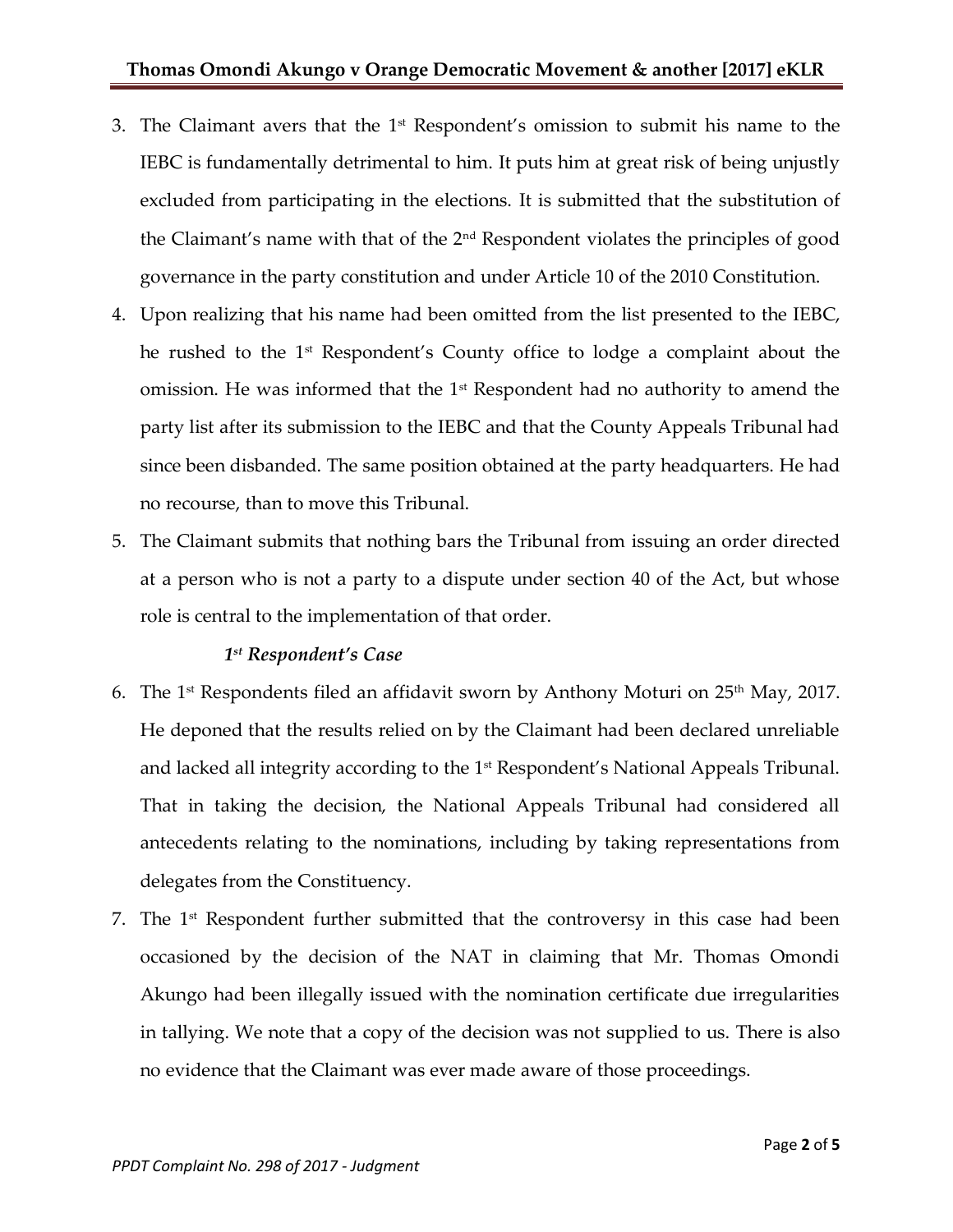8. Nevertheless, it was submitted that the 1<sup>st</sup> Respondent should be allowed to proceed and nominate a candidate in accordance with its Constitution and Election and Nomination Rules.

### *Analysis*

- 9. Article 47(1) and section 4 of the Fair Administrative Action, 2015 entitles party members to administrative action which is lawful, expeditious, efficient, reasonable and procedurally fair within the political party.
- 10. The gist of the Claimant's grievance in this complaint is the  $1<sup>st</sup>$  Respondent's omission to submit his name to the IEBC in the party list in a manner that is fundamentally detrimental to him. At the minimum, procedural fairness requires a party member to be furnished with evidence against him, be afforded a chance to cross examine his accuser, be allowed to give rebutting evidence, and have the chance to address the party organ. He was not heard before the decision to substitute his name was made. There is no evidence that he was a party to the proceedings before the National Appeals Tribunal deponed to in the 1<sup>st</sup> Respondent's affidavit.
- 11. Natural justice as a concept forbids one from being a judge in his own cause and demands that one be heard fairly on his defence. The first limb of natural justice forbids a political party from being biased 'no man shall be a judge in his own cause' expressed in Latin as 'nemo judex in causa sua'. The second limb entitles party members to notice of the charge and an adequate and fair hearing 'no man shall be condemned unheard' expressed in Latin as 'audi alteram partem'. A violation of either limb of the rule voids the administrative decision by the party.
- 12. The rule of natural justice is a constitutional value protected by Articles 47 and 50 as well as the Act. In *Martin Nyaga Wambora v Speaker of the Senate [2014] eKLR* it was held that Articles 47 and 50(1) had elevated the rules of natural justice and duty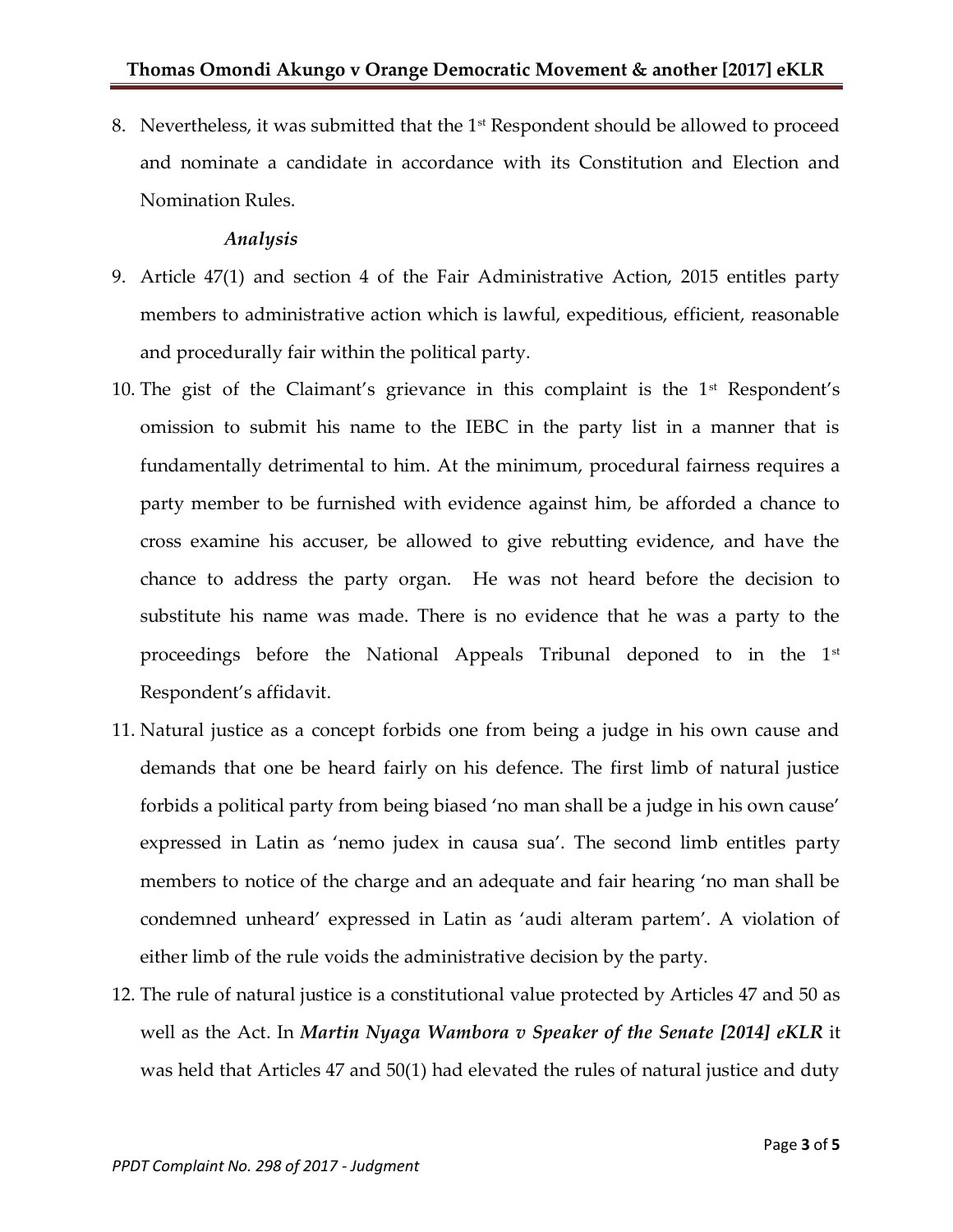to act fairly in administratively, judicially or quasi-judicially into a constitutional entitlement capable of enforcement.

13. We hold that the  $1<sup>st</sup>$  Respondent's decision to substitute the Claimant's name in the list submitted to the IEBC was undertaken without giving the complainant a fair hearing and in violation of his legitimate expectation. The same is null and void and of no effect in law.

#### *Reliefs*

- 14. In *Complaint No 40 John Mruttu v Thomas Ludindi Mwadeghu & 2 others* we held that in every matter over which we have jurisdiction, this Tribunal can grant any order that is just and equitable in accordance with section 11(1) of the Fair Administrative Action Act, 2015. The proper discharge of this Tribunal's mandate requires it to grant effective remedies, which means the most appropriate remedy in the circumstances of the case.
- 15. Accordingly, the justice of this case requires us to make the following orders:
	- **(a) An order be and is hereby issued directing the 1 st Respondent to submit the name of the Claimant to the Interested Party as the 1st Respondent's nominee for member of national assembly, Kaler Ward, Nyatike Constituency.**
	- **(b) There is no order as to costs.**

### **DATED AT NAIROBI THIS 26TH DAY OF MAY 2017**

**Kyalo Mbobu** …………………………….. **Chairperson**

**James Atema** ……………………………… **Member**

**Hassan Abdi** ………………………………